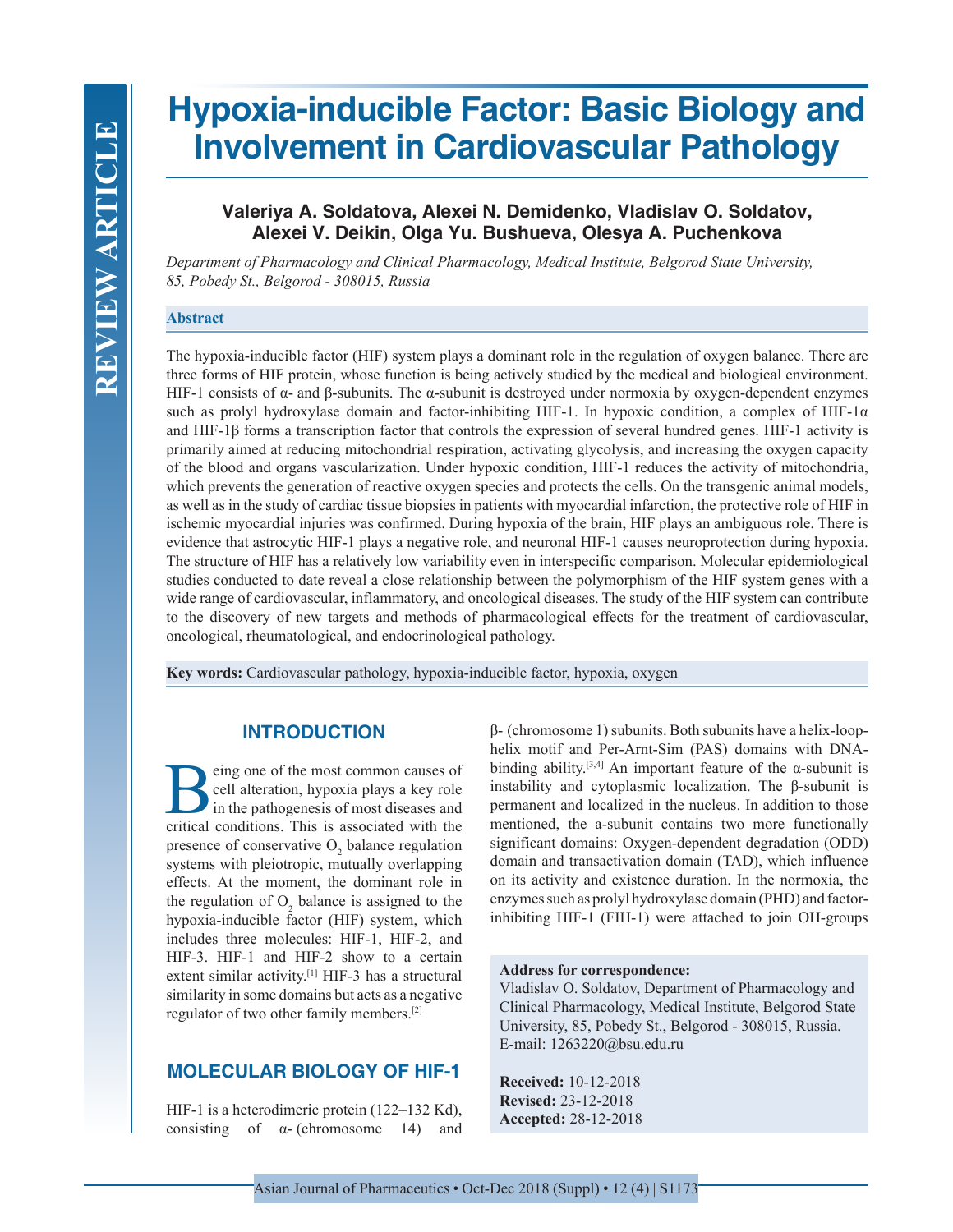to the proline residue (Pro-402 or Pro-564) of ODD domain and the asparagine residue (Asn-803) of TAD domain. These modifications make HIF-1 $\alpha$  available for ubiquitination with further  $26$ -S-proteasomal degradation<sup>[5,6]</sup> and block binding to natural coactivators such as CREB-binding protein (CBP) and p300.[7-9] Both of these enzymes belong to the group of Fe–, a-ketoglutarate-dependent dioxygenase and are used as substrate  $O_2$  [Figure 1]. Thus, their activity is directly related to the concentration of oxygen and decreases with hypoxic condition.[10]

In the case of an increase in the concentration of HIF-1a, the HIF-1a/CBP/p300 complex moves to the nucleus, where after joining with HIF-1b, it forms a transcription factor interacting with DNA. The method of immunoprecipitation of chromatin and the use of biochips have shown that in response to an increase in HIF-1 when exposed to hypoxia, it's shows several hundred to 1000 genes are expressed.[11,12]

# **PHYSIOLOGICAL EFFECTS OF HIF-1**

Semenza<sup>[13]</sup> distinguished two categories of HIF-dependent genes. The first group includes genes that mediate the increase in oxygen delivery. The second group includes genes that reduce its consumption. The first category activates/modulates  $O<sub>2</sub>$  transport systems. The products of these genes are molecules such as erythropoietin (EPO), vascular endothelial growth factor, transferrin, transferrin receptor, and endothelial NO-synthase (NOS). The second category acts by changing the ratio between mitochondrial respiration and glycolysis. The first measure is to block the entry of pyruvate into the tricarboxylic acid cycle (TCA) and to activate a glycolysis enzymes. For example, activation of pyruvate dehydrogenase kinase leads to inactivation of pyruvate dehydrogenase, an enzyme necessary to convert pyruvate to acetyl-CoA, which is used as the first link in the TCA.[14] HIF-1 also inhibits the



**Figure 1:** Molecular physiology of hypoxia-inducible factor (HIF)-1. Hypoxia decreases the activity of prolyl hydroxylase domain and FIH-1 activity and prevents the joining of OH- to HIF-1a. HIF-1a without hydroxyl groups can penetrate the nucleus, form a complex HIF-1a/HIF-1b/CREB-binding protein/p300, and interact with target genes. VEGF: Vascular endothelial growth factor, VEGFRs: Vascular endothelial growth factor receptors, EGF: Epidermal growth factor, EPO: Erythropoietin, EPO receptor, PDK1: Pyruvate dehydrogenase kinase isozyme 1

activity of the TCA enzymes, since acetyl coenzyme A can be obtained by the cell not only from pyruvate.

The next measure is more radical and is aimed at the induction of mitochondrial autophagy using bNIP3, Beclin-1, and Atg5.<sup>[13,15]</sup> Finally, HIF-1 through increased expression of glucose transporters GLUT-1, 2, and 3 enhances the flow of glucose into the cell.[16,17] We can also select another group of genes - proapoptotic factors (bNIP3, Noxa, Nix, and RTP801), the expression of which prevails in the early response to critical ischemia.[18]

In addition, the effects of HIF-mediated hypoxic adaptation strategies can be divided into (1) intracellular, due to reorganization of the mechanisms of energetic homeostasis of the cell and control of intracellular organelles or apoptosis; (2) local, associated with the secretion of regulatory molecules into the extracellular space; and (3) systemic aimed at increasing the overall resistance of the organism to hypoxia and mediated by the release of regulatory molecules into the blood [Figure 1].

## **HIF AND OXIDATIVE STRESS**

Of the above effects of HIF, the most important and fundamental is the reduction of mitochondrial respiration by inhibiting the operation of the electron transport chain and the induction of mitochondrial autophagy. In the process of sequential movement of electrons along the components of the respiratory chain to oxygen (which as a result is reduced to water), an electrochemical gradient is created, which is used to synthesize adenosine-5'-triphosphate (ATP). However, some of the electrons combine with  $O_2$  prematurely. It upsets the electron/ $O_2$  balance and leads to the formation of reactive oxygen species (ROS).[19]

Interesting data were obtained by culturing mouse fibroblasts knocked out by HIF-1 with 0.5–1% pO2. When compared with normal mouse fibroblasts cultured with 20%  $pO_2$ , it turned out that, in the first, the level of ATP was even higher than in the second, but their death occurred much earlier due to the accumulation of ROS.[14]

If we draw an analogy, then we can compare the mitochondria with a nuclear power plant, glycolysis, with a thermal power plant, and oxygen, with a cooling system. A nuclear power plant is much more productive, but in conditions of a cooling deficit, its work becomes unsafe. The function of the HIF is to change the energy source to a more primitive but safe (glycolysis) one in time. Thus, the primary adaptive significance of HIF-1-dependent transition from redox to glycolytic metabolism under hypoxic conditions is determined by the need to maintain redox homeostasis, rather than oxygen levels. There is reason to believe that the regulation of mitochondrial activity can occur through the direct effect of HIF-1a on mitochondria without the participation of nuclear DNA.<sup>[19]</sup> HIF-2 has a similar antioxidant potential.<sup>[20]</sup>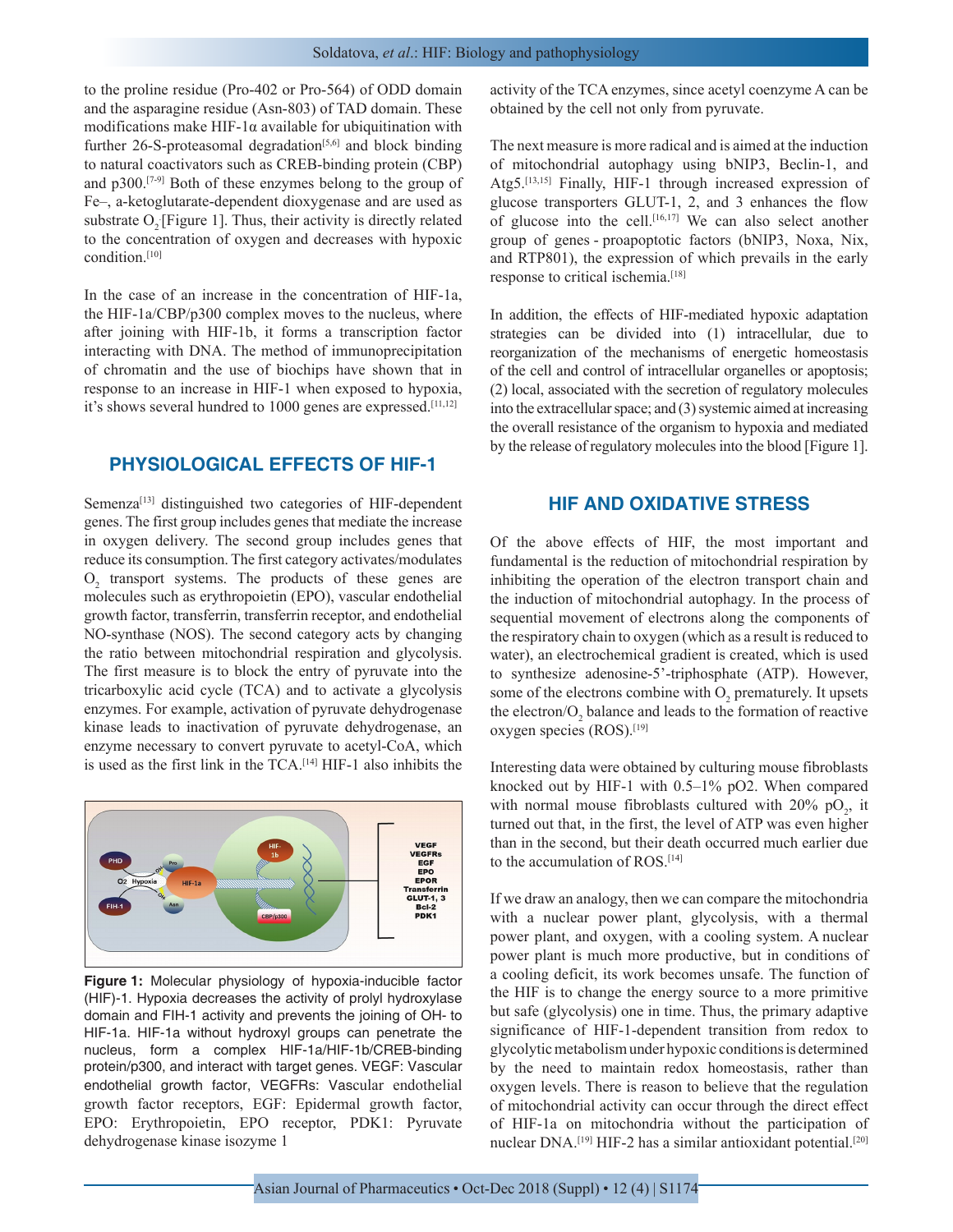Despite this, the antioxidant properties of HIF-1 can be replaced by prooxidant with changing conditions of hypoxia. It has been demonstrated that, in some tissues, chronic ischemia-reperfusion leads to the generation of ROS through the activation of HIF-1.[21]

# **CARDIOVASCULAR PATHOLOGY**

Mice with HIF-1a -/- genetic knockout die in the prenatal period with multiple cardiac, vascular, and erythropoiesis development disorders.[22] Depending on the genetic background, mice lacking HIF-2α: Died on day 12 of embryogenesis with vascular defects<sup>[21]</sup> or bradycardia due to insufficient catecholamine production.[19]

Depending on the organ, degree, and duration of ischemia, as well as the speed of its onset, HIF has various effects: From protector to damaging. This ambiguity is determined; among other things, by the fact that, in parallel with the activation of HIF, a large number of molecular cascades are triggered in response to ischemia and the total effect is determined by their joint contribution.

## **Heart stroke**

HIF-1 plays an important role in the pathogenesis of myocardial infarction. A study of cardiac tissue biopsies in patients with various forms of coronary artery disease showed that HIF-1a levels increased during the 1<sup>st</sup> h of infarction, with high levels of elevation associated with a more favorable prognosis.[23]

Knockout of one HIF allele is associated with severe maladaptation to hypoxia and ischemia.[24,25] Transgenic mice with overexpression of HIF-1a with occlusion of the coronary arteries show a smaller infarction area and a higher degree of vascularization than rodents with normal gene expression.[26] Moreover, it seems that HIF-1a plays a key role in the phenomenon of ischemic preconditioning, which is to increase resistance to prolonged hypoxia after first conducting one or more short ischemia-reperfusion cycles. During intermittent ischemia/reperfusion, there is a significant increase in the concentration of HIF-1a, as well as other isoforms of the HIF-1a subunit, and this event is critical and determines the effectiveness of cardioprotection. It is shown that the degree of increase in the activity of the main effector of preconditioning, the purinergic system, depends on the induction of HIF-1. In particular, HIF-1 $\alpha$  is involved in the coordinated induction of ecto-5'-nucleotidase, adenosine A2B receptor, and adenosine kinase enzyme.<sup>[27-30]</sup>

Another phenomenon - distant preconditioning (DPC) has been studied for its association with HIF-1. The phenomenon is that pre-ischemia of one organ reduces damage to another organ during its ischemia. Knockout or pharmacological inhibition of PHD-2 appeared to enhance the effect of DPC. The in-depth study showed that the second substrate PHD-2 plays the leading role in this process, not HIF-1 (the co-substrate required for the hydroxylation of HIF-aketoglutarate. A-ketoglutarate accumulates, enters the liver, is metabolized to kinureric acid [kynurenic acid], and finally determines the effects of DPC).[31]

#### **Brain stroke**

HIF-1 is widely expressed in the brain.<sup>[32]</sup> HIF has been shown to affect brain development and memory consolidation processes.[33,34]

Both systemic hypoxia and brain hypoxia increase the concentration of HIF-1a,[35,36] and its expression is maximal in the penumbra zone.[37] Concerning the participation of HIF-1 in various forms of cerebral ischemia, a large amount of data have been accumulated, indicating both its positive and negative role.

Many studies demonstrate the involvement of HIF-1 in neuroprotection in ischemia-reperfusion.[38] By studying ischemic preconditioning on genetically modified, it was found that HIF-1-dependent adaptive pathways are only relevant in the early response to hypoxia since the HIF-1 knockdown did not affect the volumes of ischemic damage in the delayed ischemic preconditioning model.<sup>[18,39]</sup>

Studies using various models of focal and global cerebral ischemia have shown that the accumulation of HIF-1α protein correlates with the expression of target genes that encode the proteins involved in various adaptive responses. As mentioned, the HIF-responsive protein EPO has neuroprotective properties in acute brain hypoxia. Introduction of soluble EPO receptors to rats eliminates the neuroprotective effects of ischemic preconditioning.<sup>[40]</sup>

However, some experiments have demonstrated that HIF-1 is involved in the induction of proapoptotic factors [bNIP3 and p53] and an increase in the infarction zone.<sup>[39,41-45]</sup> Apparently, the difference in effects is explained by the degree and model of ischemia.

Local knockout of HIF-1 in astrocytes, while maintaining normal expression in neurons, significantly reduces hypoxic brain damage, which indicates the pathological effect of astrocytic HIF-1 on the viability of neurons. In contrast, the loss of HIF-1 in neurons slightly reduced the ability of neurons to resist hypoxia. These results are associated with an increased activity of inducible NOS (iNOS) in astrocytes.[39,46]

#### **Lower limb ischemia**

Not surprisingly, results comparable to those described were obtained in studies on ischemia models of other localization.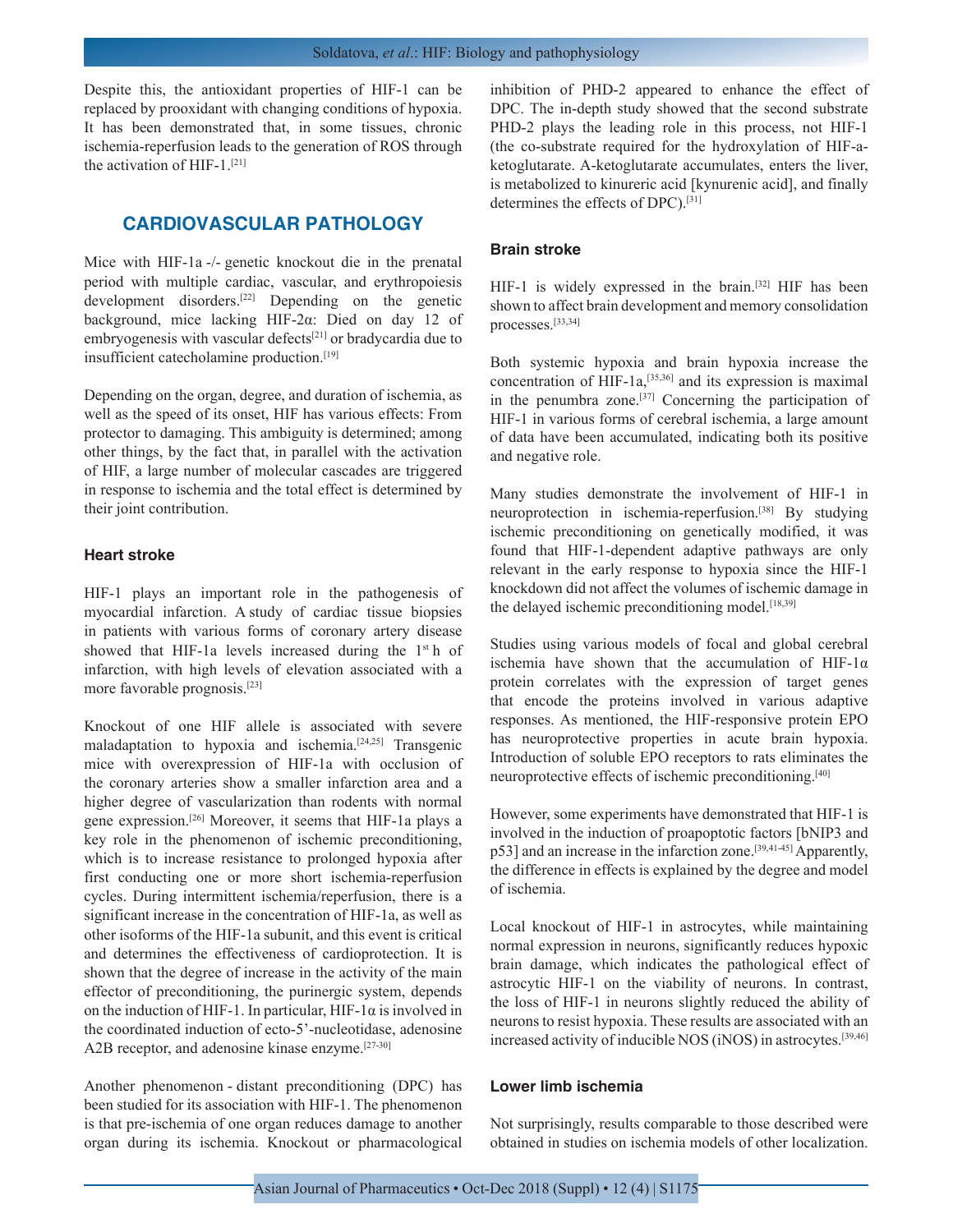For example, ligation of the femoral artery in HIF-1adefective mice leads to more serious damage compared to the wild type, and local genetic modification by intramuscular injection of adenovirus encoding an  $O_2$ -resistant form of HIF-1a (AdCA5) led to improved blood circulation and prevention lower limb necrosis in models of peripheral artery disease and diabetes in mice.[1]

## **GENETICS OF HIF**

Currently, 34 SNPs are found in the HIF-1a gene. More serious mutations with a significant effect on the activity and expression of the protein were not registered, probably due to the fundamental importance of the molecule for the development of the organism. In addition, the HIF structure has relatively low variability, even when interspecific comparison. Phylogenetic analysis demonstrated the highly conservative nature of the oxygen-dependent and transactivating HIF domains.[47]

The assumption that the same variations in the HIF gene structure may entail beneficial or harmful properties arising from the ambiguity of participation in various pathological processes and is confirmed by the data of molecular genetic studies.

#### **HIF-1a**

At present, a significant association of the HIF-1a gene polymorphism with a wide range of diseases and conditions is shown from the increased stamina to inflammatory connective tissue diseases. This agrees well with the above information about the biology of the work of this factor. More detailed and complete information is given in the review of Gladek *et al*.<sup>[48]</sup>

#### **HIF-2a**

Genetic studies of HIF-2a endothelial PAS domain protein 1 show that this gene is propped up by hypoxic selection in highland residents. Several mutations are associated with phenotypes such as mountain sickness, hemoglobin concentration, high-altitude pulmonary hypertension, and high-altitude polycythemia. Mutations that increase the function of the gene are common in Tibet, and this applies to both the human population and many animals. It is believed that the human population carries these mutations due to the introgression of the Denisovan genes.[49-53]

#### **HIF-3a**

From the point of view of human genetics, the HIF-3a molecule remains poorly understood. The human HIF-3α gene undergoes extensive alternative splicing, which leads to a large structural diversity.[54] At present, strict associations have been proven only for a few phenotypes, including lung cancer for  $rs3810302^{[55]}$  and obesity for  $rs3826795$ .<sup>[56]</sup> In addition, epigenetic modifications, in particular, the methylation level of the HIF-3a gene in peripheral blood and adipose tissue is associated with body mass index and the risk of developing type 2 diabetes.<sup>[57]</sup>

### **CONCLUSION**

HIF, as one of the fundamental intracellular systems, deserves close attention from biologists, doctors, and pharmacologists. The information currently available on the biology of the HIF system and its involvement in the pathogenesis of various diseases is to some extent fragmentary and insufficient. A more detailed definition of the role of this system will provide insights into new pharmacological targets for the treatment of atherosclerosis, diabetes mellitus, cancer, obesity, coronary heart disease, retinopathy, etc.

## **REFERENCES**

- 1. Semenza GL. Oxygen sensing, hypoxia-inducible factors, and disease pathophysiology. Annu Rev Pathol 2014;9:47-71.
- 2. Loboda A, Jozkowicz A, Dulak J. HIF-1 versus HIF-2-is one more important than the other? Vascul Pharmacol 2012;56:245-51.
- 3. Wang GL, Jiang BH, Rue EA, Semenza GL. Hypoxiainducible factor 1 is a basic-helix-loop-helix-PAS heterodimer regulated by cellular O2 tension. Proc Natl Acad Sci U S A 1995;92:5510-4.
- 4. Jiang BH, Semenza GL, Bauer C, Marti HH. Hypoxiainducible factor 1 levels vary exponentially over a physiologically relevant range of O2 tension. Am J Physiol 1996;271:C1172-80.
- 5. Bruick RK, McKnight SL. A conserved family of prolyl-4-hydroxylases that modify HIF. Science 2001;294:1337-40.
- 6. Kamura T, Sato S, Iwai K, Czyzyk-Krzeska M, Conaway RC, Conaway JW, *et al.* Activation of HIF1alpha ubiquitination by a reconstituted von hippellindau (VHL) tumor suppressor complex. Proc Natl Acad Sci U S A 2000;97:10430-5.
- 7. Lando D, Peet DJ, Gorman JJ, Whelan DA, Whitelaw ML, Bruick RK, *et al.* FIH-1 is an asparaginyl hydroxylase enzyme that regulates the transcriptional activity of hypoxia-inducible factor. Genes Dev 2002;16:1466-71.
- 8. Lando D, Peet DJ, Whelan DA, Gorman JJ, Whitelaw ML. Asparagine hydroxylation of the HIF transactivation domain a hypoxic switch. Science 2002;295:858-61.
- 9. Arany Z, Huang LE, Eckner R, Bhattacharya S, Jiang C, Goldberg MA, *et al.* An essential role for p300/CBP in the cellular response to hypoxia. Proc Natl Acad Sci U S A 1996;93:12969-73.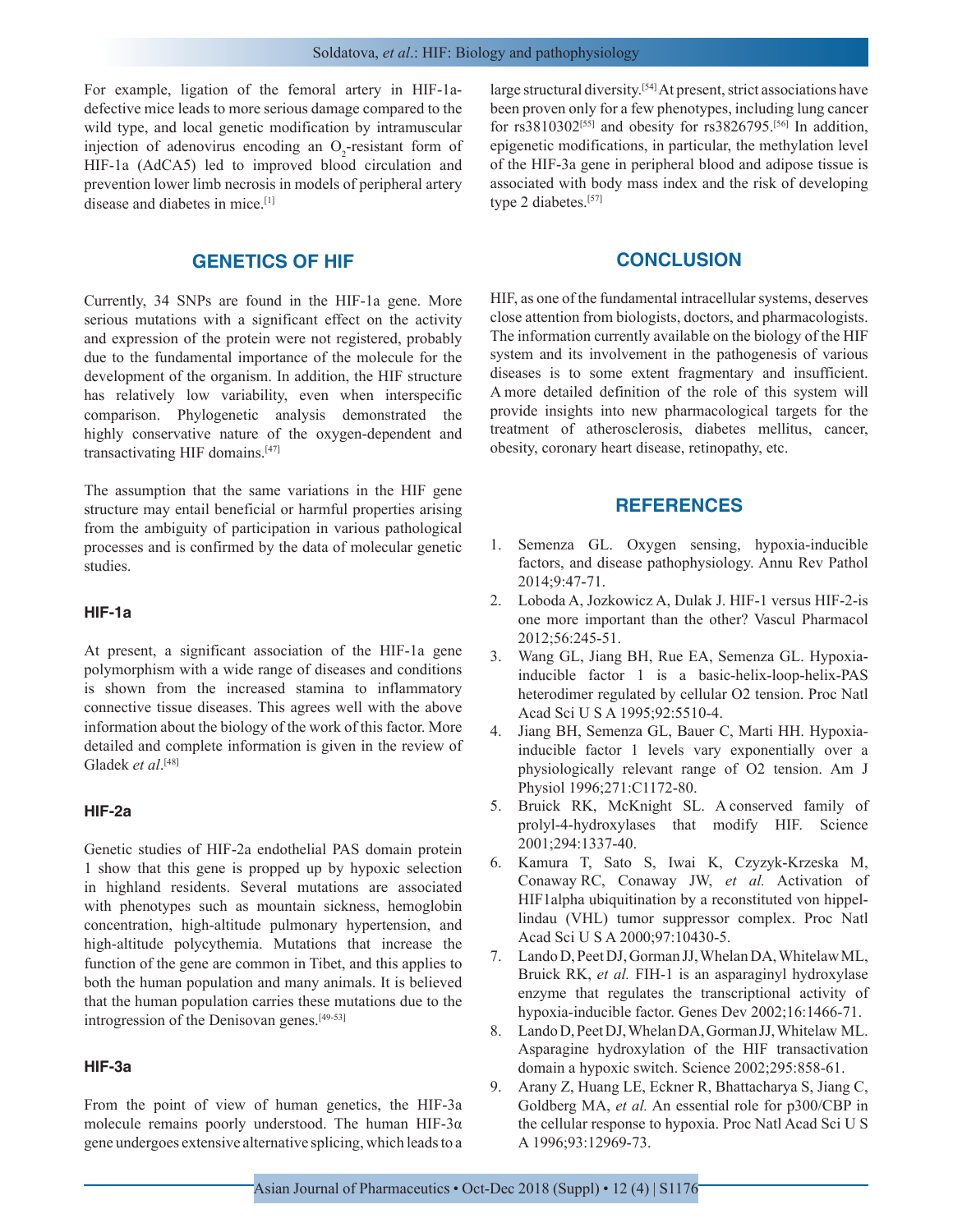- 10. Adams JM, Difazio LT, Rolandelli RH, Luján JJ, Haskó G, Csóka B, *et al.* HIF-1: A key mediator in hypoxia. Acta Physiol Hung 2009;96:19-28.
- 11. Schödel J, Oikonomopoulos S, Ragoussis J, Pugh CW, Ratcliffe PJ, Mole DR, *et al.* High-resolution genomewide mapping of HIF-binding sites by chIP-seq. Blood 2011;117:e207-17.
- 12. Xia X, Lemieux ME, Li W, Carroll JS, Brown M, Liu XS, *et al.* Integrative analysis of HIF binding and transactivation reveals its role in maintaining histone methylation homeostasis. Proc Natl Acad Sci U S A 2009;106:4260-5.
- 13. Semenza GL. Regulation of oxygen homeostasis by hypoxia-inducible factor 1. Physiology (Bethesda) 2009;24:97-106.
- 14. Kim JW, Tchernyshyov I, Semenza GL, Dang CV. HIF-1 mediated expression of pyruvate dehydrogenase kinase: A metabolic switch required for cellular adaptation to hypoxia. Cell Metab 2006;3:177-85.
- 15. Zhang H, Bosch-Marce M, Shimoda LA, Tan YS, Baek JH, Wesley JB, *et al.* Mitochondrial autophagy is an HIF-1-dependent adaptive metabolic response to hypoxia. J Biol Chem 2008;283:10892-903.
- 16. Chen C, Pore N, Behrooz A, Ismail-Beigi F, Maity A. Regulation of glut1 mRNA by hypoxia-inducible factor-1. Interaction between H-ras and hypoxia. J Biol Chem 2001;276:9519-25.
- 17. Gleadle JM, Ratcliffe PJ. Induction of hypoxiainducible factor-1, erythropoietin, vascular endothelial growth factor, and glucose transporter-1 by hypoxia: Evidence against a regulatory role for src kinase. Blood 1997;89:503-9.
- 18. Baranova O, Miranda LF, Pichiule P, Dragatsis I, Johnson RS, Chavez JC, *et al.* Neuron-specific inactivation of the hypoxia inducible factor 1 alpha increases brain injury in a mouse model of transient focal cerebral ischemia. J Neurosci 2007;27:6320-32.
- 19. Semenza GL. Hypoxia-inducible factor 1: Regulator of mitochondrial metabolism and mediator of ischemic preconditioning. Biochim Biophys Acta 2011;1813:1263-8.
- 20. Scortegagna M, Ding K, Oktay Y, Gaur A, Thurmond F, Yan LJ, *et al.* Multiple organ pathology, metabolic abnormalities and impaired homeostasis of reactive oxygen species in epas1-/-mice. Nat Genet 2003;35:331-40.
- 21. Peng YJ, Yuan G, Ramakrishnan D, Sharma SD, Bosch-Marce M, Kumar GK, *et al.* Heterozygous HIF-1alpha deficiency impairs carotid body-mediated systemic responses and reactive oxygen species generation in mice exposed to intermittent hypoxia. J Physiol 2006;577:705-16.
- 22. Compernolle V, Brusselmans K, Franco D, Moorman A, Dewerchin M, Collen D, *et al.* Cardia bifida, defective heart development and abnormal neural crest migration in embryos lacking hypoxia-inducible factor-1alpha. Cardiovasc Res 2003;60:569-79.
- 23. Lee SH, Wolf PL, Escudero R, Deutsch R, Jamieson SW, Thistlethwaite PA, *et al.* Early expression of angiogenesis factors in acute myocardial ischemia and infarction. N Engl J Med 2000;342:626-33.
- 24. Yu AY, Shimoda LA, Iyer NV, Huso DL, Sun X, McWilliams R, *et al.* Impaired physiological responses to chronic hypoxia in mice partially deficient for hypoxiainducible factor 1alpha. J Clin Invest 1999;103:691-6.
- 25. Semenza GL. Regulation of physiological responses to continuous and intermittent hypoxia by hypoxiainducible factor 1. Exp Physiol 2006;91:803-6.
- 26. Kido M, Du L, Sullivan CC, Li X, Deutsch R, Jamieson SW, *et al.* Hypoxia-inducible factor 1-alpha reduces infarction and attenuates progression of cardiac dysfunction after myocardial infarction in the mouse. J Am Coll Cardiol 2005;46:2116-24.
- 27. Synnestvedt K, Furuta GT, Comerford KM, Louis N, Karhausen J, Eltzschig HK, *et al.* Ecto-5'-nucleotidase (CD73) regulation by hypoxia-inducible factor-1 mediates permeability changes in intestinal epithelia. J Clin Invest 2002;110:993-1002.
- 28. Kong T, Westerman KA, Faigle M, Eltzschig HK, Colgan SP. HIF-dependent induction of adenosine A2B receptor in hypoxia. FASEB J 2006;20:2242-50.
- 29. Morote-Garcia JC, Rosenberger P, Kuhlicke J, Eltzschig HK. HIF-1-dependent repression of adenosine kinase attenuates hypoxia-induced vascular leak. Blood 2008;111:5571-80.
- 30. Eltzschig HK, Faigle M, Knapp S, Karhausen J, Ibla J, Rosenberger P, *et al.* Endothelial catabolism of extracellular adenosine during hypoxia: The role of surface adenosine deaminase and CD26. Blood 2006;108:1602-10.
- 31. Olenchock BA, Moslehi J, Baik AH, Davidson SM, Williams J, Gibson WJ, *et al.* EGLN1 inhibition and rerouting of α-ketoglutarate suffice for remote ischemic protection. Cell 2016;164:884-95.
- 32. Wiener CM, Booth G, Semenza GL. *In vivo* expression of mRNAs encoding hypoxia-inducible factor 1. Biochem Biophys Res Commun 1996;225:485-8.
- 33. Tomita S, Ueno M, Sakamoto M, Kitahama Y, Ueki M, Maekawa N, *et al.* Defective brain development in mice lacking the hif-1alpha gene in neural cells. Mol Cell Biol 2003;23:6739-49.
- 34. Adamcio B, Sperling S, Hagemeyer N, Walkinshaw G, Ehrenreich H. Hypoxia inducible factor stabilization leads to lasting improvement of hippocampal memory in healthy mice. Behav Brain Res 2010;208:80-4.
- 35. Bernaudin M, Nedelec AS, Divoux D, MacKenzie ET, Petit E, Schumann-Bard P, *et al.* Normobaric hypoxia induces tolerance to focal permanent cerebral ischemia in association with an increased expression of hypoxiainducible factor-1 and its target genes, erythropoietin and VEGF, in the adult mouse brain. J Cereb Blood Flow Metab 2002;22:393-403.
- 36. Stroka DM, Burkhardt T, Desbaillets I, Wenger RH, Neil DA, Bauer C, *et al.* HIF-1 is expressed in normoxic